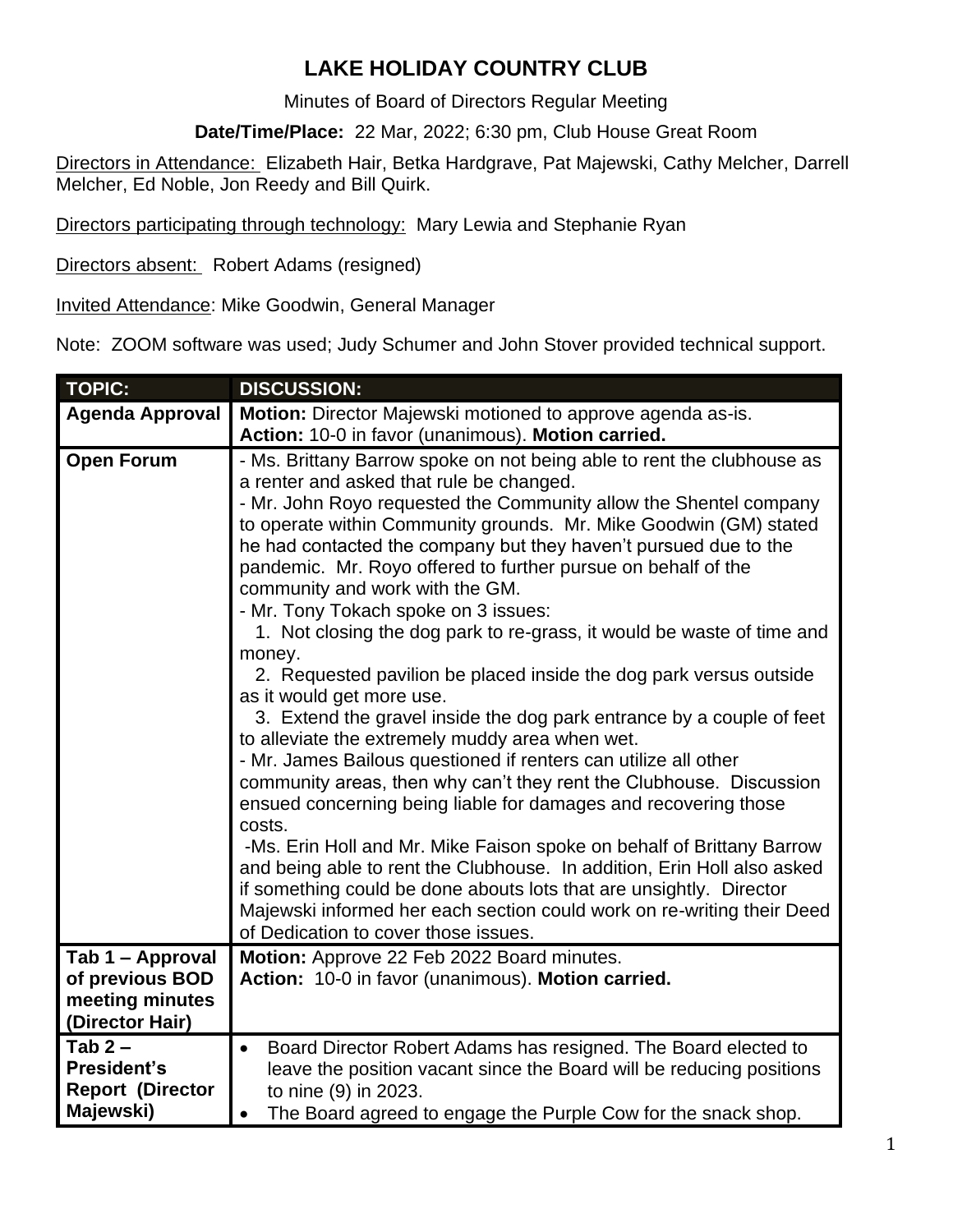|                                                                 | Security services provide security for Association common areas<br>only. During off season, only one person is at the gate and is not<br>authorized to leave the gate for any reason. The roving patrol hours<br>vary on a daily basis and covers security for common areas and<br>issuing citations. After Memorial Day, a walking patrol will cover the<br>clubhouse, beach area and lake.<br>The property address database has not been updated in several<br>years, is not used for any Office use, is difficult to update and will be<br>removed from the website.<br>The Administrative Office has created an official Lake Holiday<br>Facebook page. The Office / Directors can post outgoing entries<br>only, to keep membership informed.<br>Updates to the dog park continue: pebbles will be added inside,<br>near the gate to mitigate mud; aeration, fertilizer and re-seeding of<br>the rest of the park will occur in the spring and fall; and installation<br>of two pavilions for shade. Since the existing roof to the old pavilion<br>is damaged, it would be less expensive to purchase two (2) new<br>pavilions and install than to repair and install the old one.<br><b>New Motion:</b> Amend the previous motion concerning the Dog Park<br>pavilion by increasing the Not to Exceed cost to \$7500 and purchase<br>two (2) new pavilions vice re-using / installing the existing damaged<br>pavilion.<br>Action: In favor: 9 (Hair, Hardgrave, Lewia, Majewski, C Melcher, D.<br>Melcher, Noble, Reedy, and Quirk) Opposed: 1 (Ryan) New Motion<br>carried.<br>In accordance with Frederick County, ATVs are not permitted on |
|-----------------------------------------------------------------|--------------------------------------------------------------------------------------------------------------------------------------------------------------------------------------------------------------------------------------------------------------------------------------------------------------------------------------------------------------------------------------------------------------------------------------------------------------------------------------------------------------------------------------------------------------------------------------------------------------------------------------------------------------------------------------------------------------------------------------------------------------------------------------------------------------------------------------------------------------------------------------------------------------------------------------------------------------------------------------------------------------------------------------------------------------------------------------------------------------------------------------------------------------------------------------------------------------------------------------------------------------------------------------------------------------------------------------------------------------------------------------------------------------------------------------------------------------------------------------------------------------------------------------------------------------------------------------------------------------------------------------------------------|
|                                                                 | common areas in Lake Holiday (which includes roads).<br>Director Majewski shared information on abstaining from a vote.<br>(Attached)                                                                                                                                                                                                                                                                                                                                                                                                                                                                                                                                                                                                                                                                                                                                                                                                                                                                                                                                                                                                                                                                                                                                                                                                                                                                                                                                                                                                                                                                                                                  |
| Tab 3 - General<br>Manager's<br><b>Report (Mike</b><br>Goodwin) | Tar and Chip RFP A Request for Proposal (RFP) for the treatment<br>$\bullet$<br>of approximately one third of the asphalt roads within Lake Holiday<br>during 2022 was provided. The proposed list of streets includes the<br>primary corridors into the community (West Masters, Masters,<br>Colonial, Country Club, and Lake Holiday Rd).<br>Marina Paths Work on the reconfigured marina pathways will<br>resume.<br><b>Redland Road Fence</b> Work has resumed on finishing the new and<br>rehabilitated sections of fence along Redland Road<br>Radar Speed Camera Ordered. Delivery should be in<br>approximately 6 weeks.<br>Front Gate Barrier Controllers Some parts for the new front gate<br>barriers remain on order and expected to arrive soon.<br><b>Questions from the Board:</b><br>Allied Security Services The GM, President and Vice President<br>have been communicating with the Security Contractor in relation to<br>lapse in and poor service. The company is working to improve<br>services.<br><b>Beach II</b> work should start up again in a couple of weeks.                                                                                                                                                                                                                                                                                                                                                                                                                                                                                                                                                             |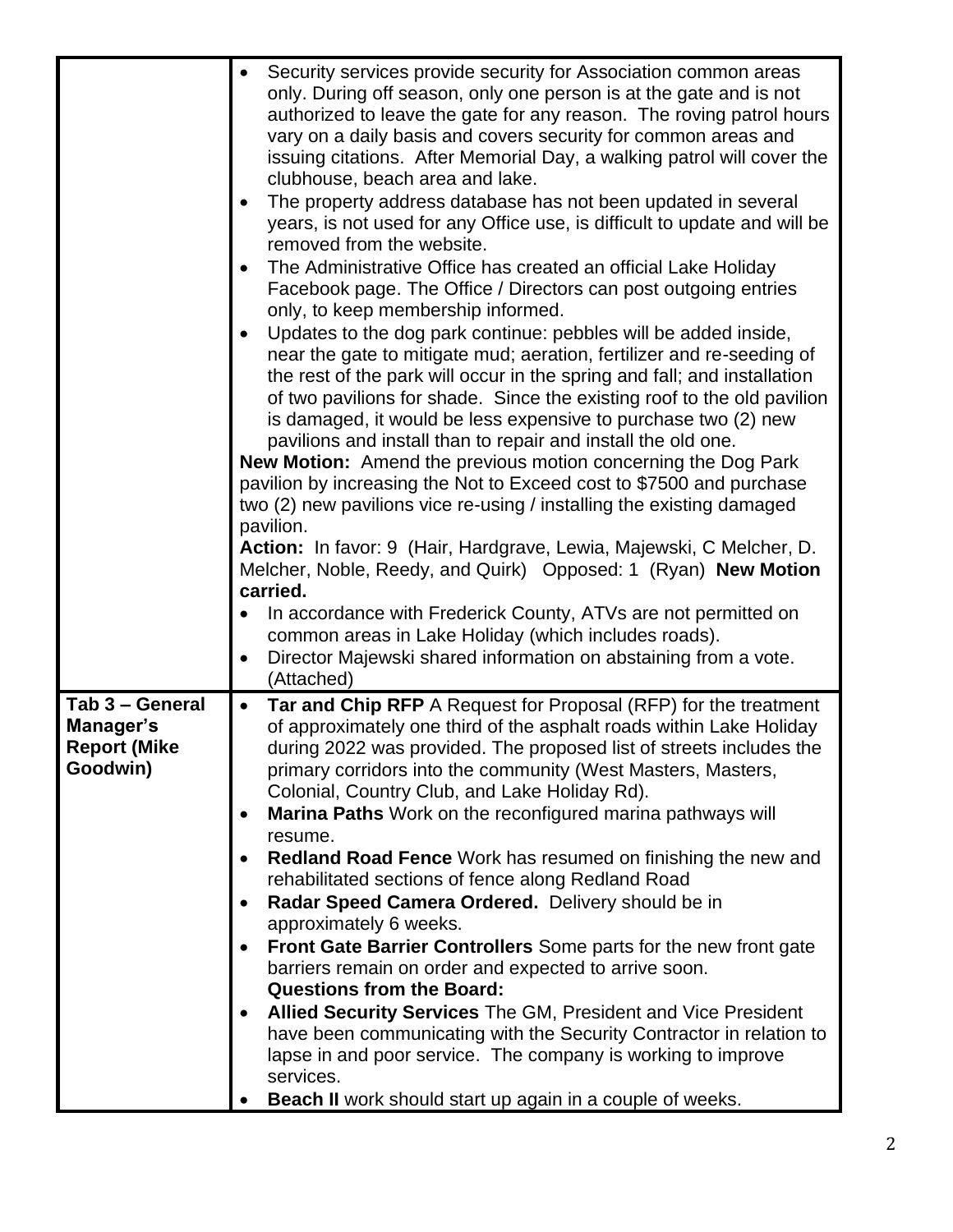| Tab $4-$<br>Treasurer's<br><b>Report (Director</b><br>Noble)<br>Tab $5-$<br><b>Committee</b><br><b>Reports</b><br>Tab $6-$                                      | LH financial health is in good shape.<br>٠<br>Per Virginia law, LH is required to conduct a survey of the<br>Replacement Reserve every five (5) years. Reserve Advisors have<br>been hired to conduct this year's audit and should be here by May.<br>Re: Compliance Committee minutes, Director Reedy inquired about<br>repeat offenders / speeders, and what is being done. The Board<br>has re-established the working group to take a look at tracking<br>repeat offenders and propose a course of action.<br><b>Issue:</b> The Communications Committee has decided to stand down                                                                                                                                                                                                                                                                                                            |
|-----------------------------------------------------------------------------------------------------------------------------------------------------------------|---------------------------------------------------------------------------------------------------------------------------------------------------------------------------------------------------------------------------------------------------------------------------------------------------------------------------------------------------------------------------------------------------------------------------------------------------------------------------------------------------------------------------------------------------------------------------------------------------------------------------------------------------------------------------------------------------------------------------------------------------------------------------------------------------------------------------------------------------------------------------------------------------|
| <b>Communications</b><br><b>Committee</b><br><b>Dissolution</b><br>(Director Lewia)                                                                             | with Board approval. (Responsibilities have been consumed by the new<br>position and projects tracked by MPC.)<br><b>Recommendation / Motion:</b> Approve the dissolution of the<br><b>Communication Committee.</b><br>Action: 10-0 in favor (unanimous). Motion carried.                                                                                                                                                                                                                                                                                                                                                                                                                                                                                                                                                                                                                         |
| Tab 7 - Change<br>to PRP 2,<br><b>Common Area</b><br><b>Use/Camping</b><br>(Director C<br>Melcher)                                                              | <b>Issue:</b> Priority for camping site reservations have been shared<br>verbally, but not in writing.<br><b>Recommendation:</b> Add in writing the reservation policy to PRP 2, to<br>reflect what has been shared verbally in the past.<br><b>Motion 1:</b> Move to approve the addition to Section C, #2 as written,<br>"Lot owners without homes may reserve a campsite up to five months<br>in advance. Lot owners with homes may reserve a campsite up to<br>three months in advance if a spot is available."<br>Action: 10-0 in favor (unanimous). Motion 1 carried.<br>The Board discussed ATVs and requested clarification in the PRP.<br>Motion 2: Add to Section A, Common Area Rules - New paragraph,<br>"13. No ATVs or dirt bikes / motorcycles not licensed for street use are<br>allowed on any common area within LHCC."<br>Action: 10-0 in favor (unanimous). Motion 2 carried. |
| Tab $8 - 2022$<br><b>Survey RFP and</b><br><b>Budget (Director</b>                                                                                              | <b>Issue:</b> Lake Holiday must complete a survey of its membership every<br>5 years (2022).<br>Recommendation / Motion: Approve the release of the RFP and                                                                                                                                                                                                                                                                                                                                                                                                                                                                                                                                                                                                                                                                                                                                       |
| Hardgrave)                                                                                                                                                      | allocate a Not to Exceed \$7,000 budget to cover the cost of contracted<br>services to conduct the survey.<br>Action: 10-0 in favor (unanimous). Motion carried.                                                                                                                                                                                                                                                                                                                                                                                                                                                                                                                                                                                                                                                                                                                                  |
| $Tab 9 -$<br>Informational:<br><b>Activities</b><br>Committee 50th<br>Anniversary of<br><b>LH (Director</b><br>Majewski<br><b>Presented by</b><br>Dorothy Long) | The Activities Committee was tasked with creating events for Lake<br>Holiday's 50 <sup>th</sup> anniversary. The events planned are as follows:<br>Food trucks Friday and Saturday<br>Friday 5/20 8PM - Midnight - Kick off party for adults DJ<br>- photo booth<br>dancing<br>trivia contest<br>- appetizers<br><b>BYOB</b><br>Saturday 5/21 all day<br>5K (in a.m.)<br>$\blacksquare$<br>Country fair type competitions at Country Club Park<br>History Pavilion at the Clubhouse<br>Photo contest<br>Poster contest – kids                                                                                                                                                                                                                                                                                                                                                                     |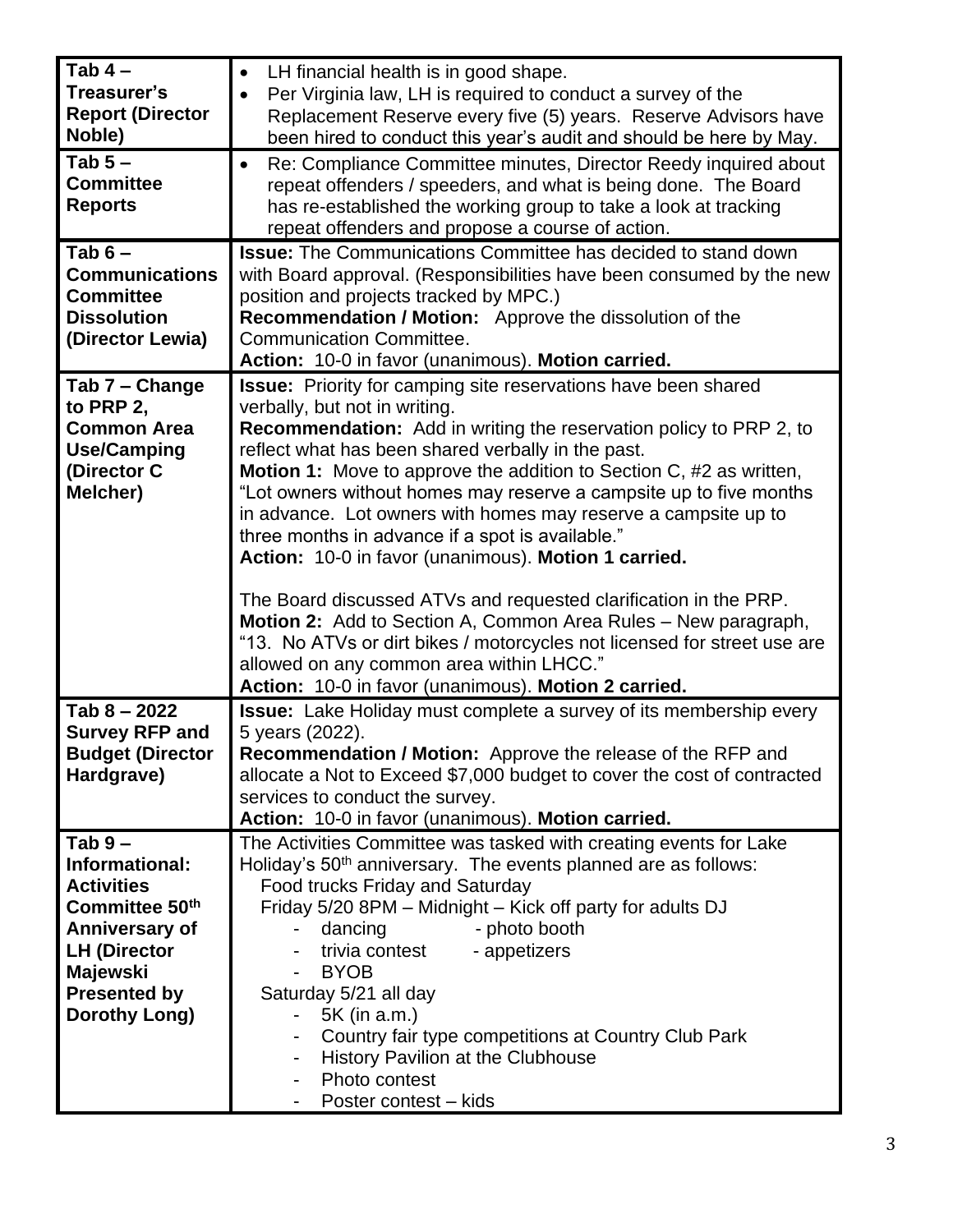|                      | Scavenger hunt / road rally                                                                |
|----------------------|--------------------------------------------------------------------------------------------|
|                      | Sunday 5/22 Community BBQ                                                                  |
|                      | Main dish provided by Lake Holiday Activities Committee                                    |
|                      | Potluck side dishes                                                                        |
|                      | <b>Music</b>                                                                               |
|                      | Prizes awarded for events of the weekend                                                   |
| Tab 10 - Update      | <b>Issue:</b> PRP 12 needs an entire rewrite, per the Board PRP Review                     |
| to PRP 12,           | Task Group.                                                                                |
| <b>Committees</b>    | Recommendation / Motion: Approve the rewrite of PRP 12,                                    |
| (Director            | Committees, Subcommittees, Working and Task Groups. (Tabled)                               |
| Majewski)            |                                                                                            |
|                      | <b>New Motion 1:</b> Director Ryan requested this Tab be tabled until the                  |
|                      | next Board meeting so the Committee Chairs may review and provide                          |
|                      | comment.<br>Action: In favor: 7 (Hardgrave, Lewia, D. Melcher, Noble, Reedy,               |
|                      | Ryan, and Quirk) Opposed: 3 (Hair, Majewski, C. Melcher) New                               |
|                      | <b>Motion 1 carried.</b>                                                                   |
|                      |                                                                                            |
|                      | <b>New Motion 2: Director Hair moved that all Chairs and Liaisons review</b>               |
|                      | and provide comments on PRP 12 to the Board Secretary by 5 Apr                             |
|                      | 2022.                                                                                      |
|                      | Action: In favor: 9 (Hair, Hardgrave, Lewia, Majewski, C Melcher, D.                       |
|                      | Melcher, Noble, Reedy, and Quirk) Abstained: 1 (Ryan) New Motion                           |
|                      | 2 carried.                                                                                 |
| Tab $11 -$           | Discuss rules for filling open Board positions and decide whether to fill                  |
| Informational:       | the vacated position by Robert Adams.                                                      |
| <b>Open Board</b>    | Motion: Director Noble moved to leave the Board position vacant.                           |
| <b>Position</b>      | Action: In favor: 7 (Hair, Hardgrave, Lewia, Majewski, D. Melcher,                         |
| (Director            | Noble, and Quirk) Opposed: 3 (C Melcher, Ryan, and Reedy) Motion                           |
| Majewski)            | carried.                                                                                   |
| <b>Executive</b>     | Director Majewski moved to enter Executive Session for review of                           |
| <b>Session</b>       | proposal and potential award of the snack shop contract.                                   |
|                      | Director Hair moved to exit Executive Session to vote on the snack                         |
|                      | shop contract.                                                                             |
|                      | <b>Motion:</b> Director D Melcher moved to have the GM negotiate a contract                |
|                      | with the proprietor of the Purple Cow. Three different fee categories                      |
|                      | were voted on with a refundable security deposit and approved by the                       |
|                      | Board.                                                                                     |
|                      | Action: 10-0 in favor (unanimous). Motion carried.                                         |
| <b>Announcements</b> | The next Regular Board Meeting will be 26 Apr 2022, at 6:30 p.m. in                        |
| / Adjournment        | the Clubhouse Great Room.                                                                  |
|                      | Directors Pat Majewski and Cathy Melcher will conduct a                                    |
|                      | Committee Chair/Liaison Orientation Meeting set for 20 Apr 22 at<br>5:30 in the Clubhouse. |
|                      | Meeting adjourned at approximately 9:45 pm.                                                |
|                      |                                                                                            |

Respectfully Submitted, Elizabeth Hair, Board Secretary